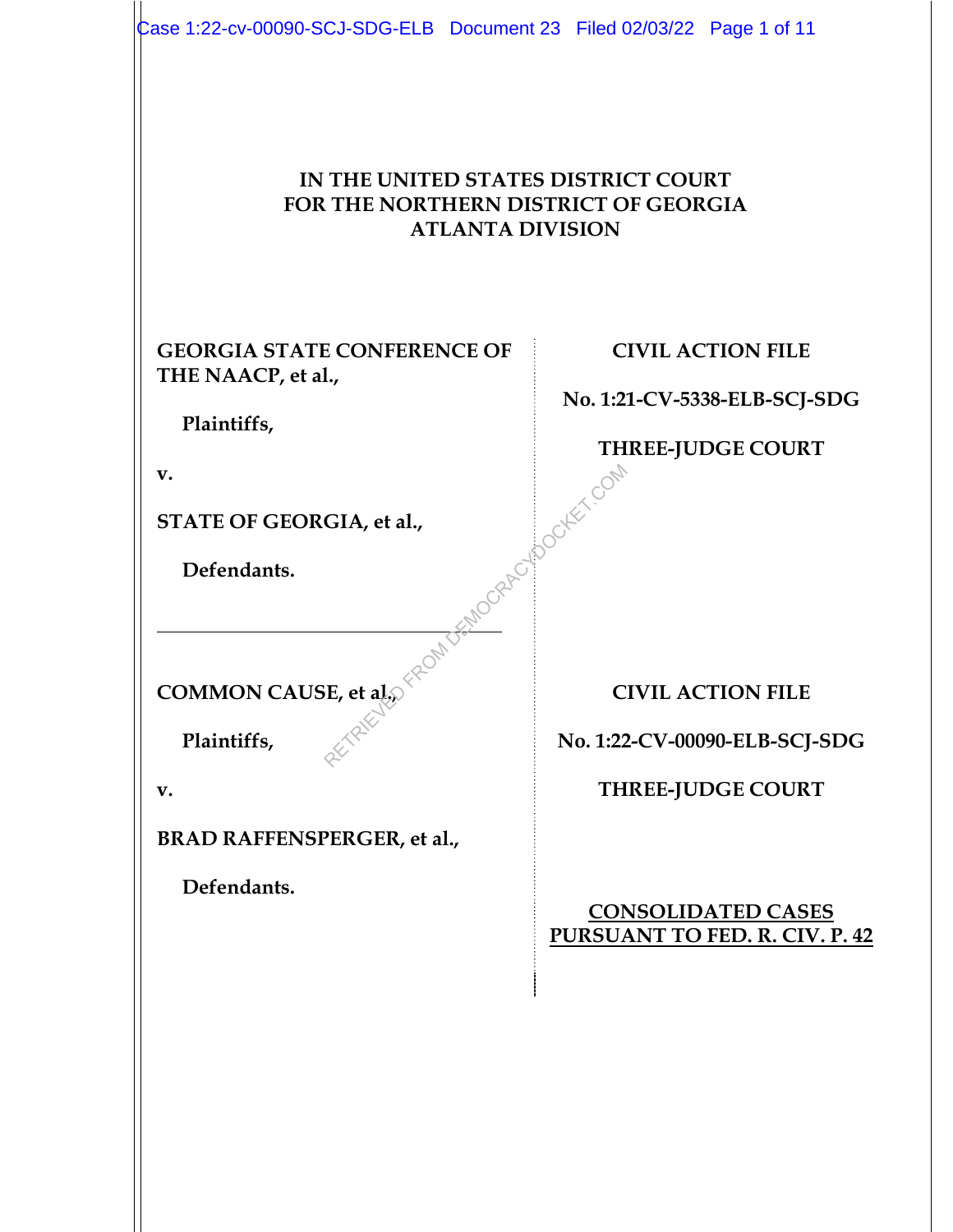Before BRANCH, Circuit Judge, JONES and GRIMBERG, District Judges. BY THE COURT:

#### **ORDER**

This matter appears before the Court *sua sponte* on the issue of consolidation of the above-stated cases.

# **I. BACKGROUND**

In January of 2022, the Court ordered the Parties in Georgia State Conference of the NAACP, et al. v. State of Georgia, et al. (No. 1:21-cv-5338) and Common Cause, et al. v. Raffensperger, et al. (No. 1:22-cv-00090) to file a status report explaining their positions with respect to consolidation. Doc. No. [9],1 1:21 cv-5338 and Doc. No. [5], 1:22-cv-00090.2 of 2022, the Court ordered the<br>
NAACP, et al. v. State of Georgia,<br>
t al. v. Raffensperger et al. (No. 1:<br>
heir positions with respect to conso<br>
No. [5], 1:22-cv-00090.<sup>2</sup><br>
11, 2022, the Parties filed their sta

On January 11, 2022, the Parties filed their status reports. Doc. Nos. [20], [21], 1:21-cv-5338 and Doc. Nos. [6], [7], 1:22-cv-00090. Plaintiffs in both cases argue that the constitutional claims in Georgia NAACP and Common Cause

<sup>&</sup>lt;sup>1</sup> All citations are to the electronic docket unless otherwise noted, and all page numbers are those imprinted by the Court's docketing software.

<sup>2</sup> While the Court's initial order encompassed all pending redistricting cases in the Northern District of Georgia, upon further consideration, the Court declines to issue a *sua sponte* consolidation ruling for the following cases: Alpha Phi Alpha Fraternity, Inc., et al. v. Raffensperger, 1:21-cv-5337-SCJ; Pendergrass, et al. v. Raffensperger, et al., 1:21 cv-5339-SCJ; and Grant, et al. v. Raffensperger, et al., 1:22-cv-122-SCJ.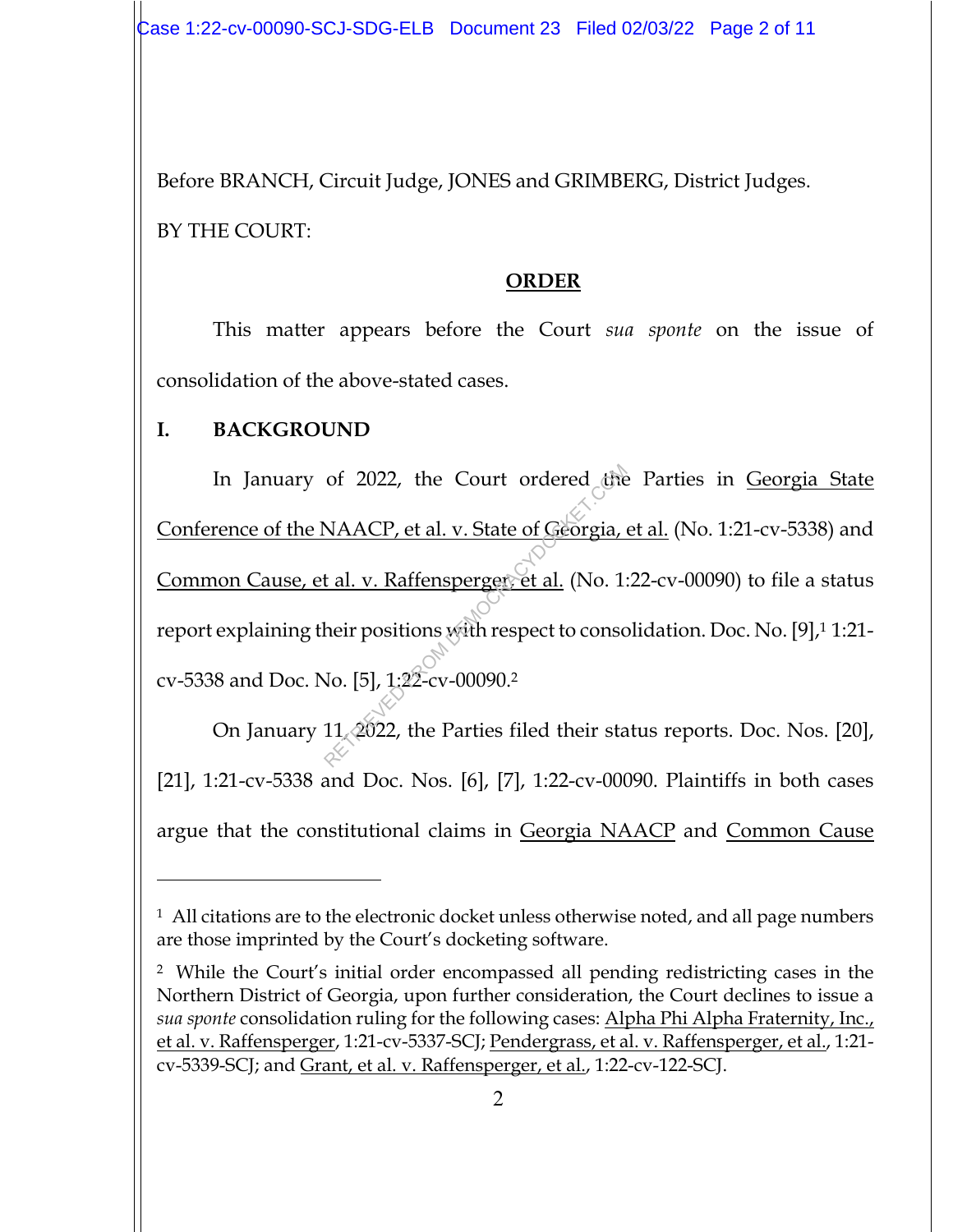should be consolidated. Doc. No. [21], 2, 1:21-cv-5338 and Doc. No. [7], 1, 1:22 cv-00090. However, said Plaintiffs also argue that the claims in Georgia NAACP pursuant to Section 2 of the Voting Rights Act of 1965 ("VRA"), 52 U.S.C. § 10301, should not be consolidated. Doc. No. [21], 2, 1:21-cv-5338 and Doc. No. [7], 2, 1:22 cv-00090.3 Plaintiffs in Georgia NAACP assert that "there is a question as to whether it is mandatory for the three-judge court to assert jurisdiction over Plaintiffs' statutory claims." Doc. No. [21], 2, 1:21-cv-5338. Plaintiffs in Common Cause assert that the Section 2 claims "do not share common legal, procedural, or jurisdictional issues." Doc. No. [7], 2, 1:22-cv-00090. Proposition 2 claims "do not share<br>he Section 2 claims "do not share<br>sues." Doc. No. [7],  $2\pi$ 1:22-cv-00090<br>in both cases support consolidation<br>Jo. [6],  $4\pi$  1:22-cv-00090.<br>ow tules on the issue of consolidation

Defendants in both cases support consolidation. See Doc. No. [20], 4, 1:21 cv-5338 and Doc. No. [6], 4, 1:22-cv-00090.

The Court now rules on the issue of consolidation.

### **II. LEGAL STANDARD**

Pursuant to Federal Rule of Civil Procedure 42, "[i]f actions before the court involve a common question of law or fact, the court may: (1) join for hearing or trial any or all matters at issue in the actions; (2) consolidate the actions; or

<sup>&</sup>lt;sup>3</sup> The Common Cause case does not contain any statutory claims.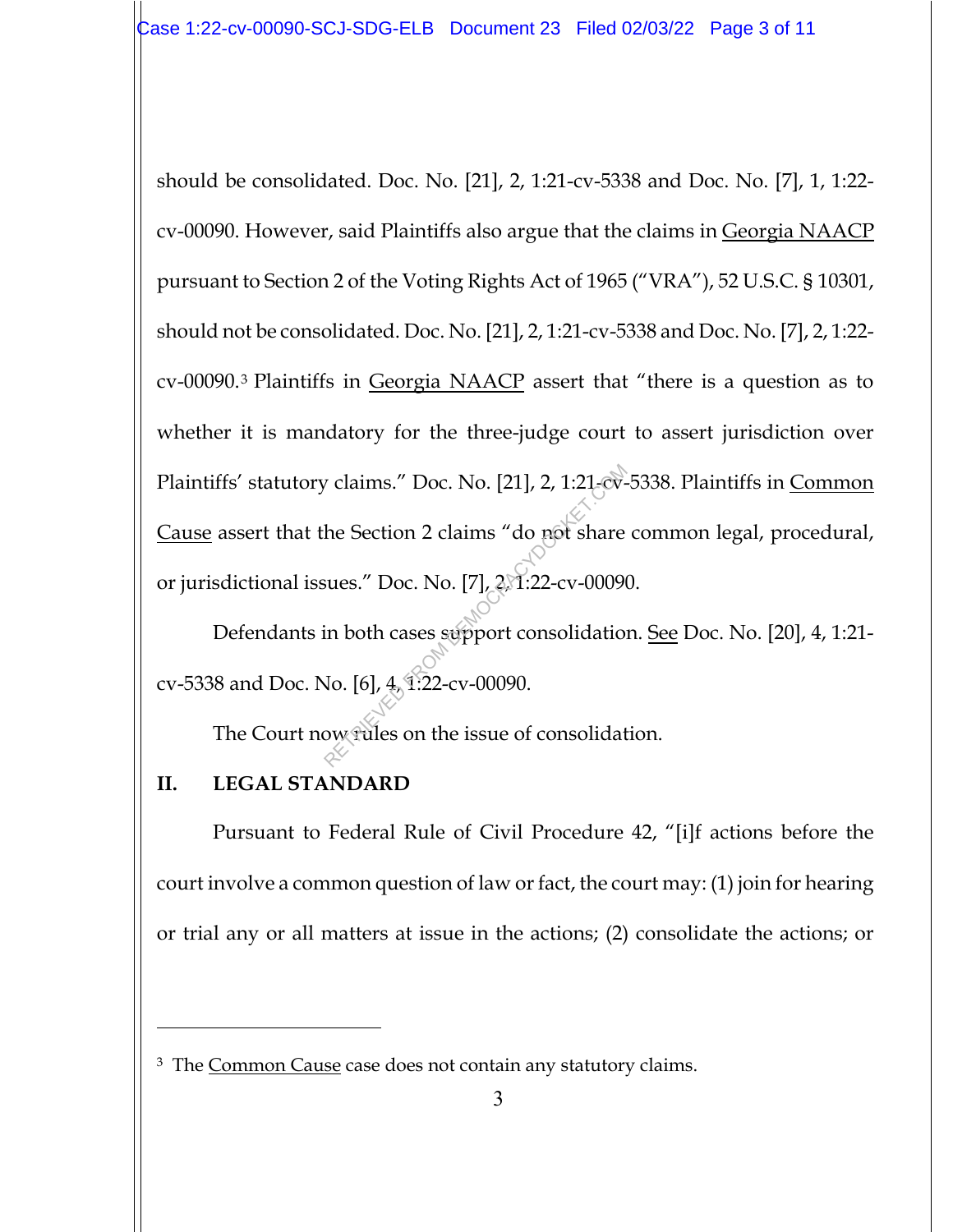(3) issue any other orders to avoid unnecessary cost or delay." Fed. R. Civ. P. 42(a). The rule "codifies a district court's inherent managerial power to control the disposition of the causes on its docket with economy of time and effort for itself, for counsel, and for litigants." Young v. City of Augusta, 59 F.3d 1160, 1168 (11th Cir. 1995) (quotations omitted). The decision to consolidate cases is committed the sound discretion of the trial court. See id. (stating that Rule 42(a) "is permissive and vests a purely discretionary power in the district court" (quotations omitted)); Hendrix v. Raybestos-Manhattan, Inc., 776 F.2d 1492, 1495 (11th Cir. 1985) ("A district court's decision under Rule 42(a) is purely discretionary."). d)); <u>Hendrix v. Raybestos-Manhatt</u><br>
("A district court's decision ured and the district court's decision are all the district court<br>
gets discretion, the district court

In exercising its discretion, the district court must assess several issues, including

> whether the specific risks of prejudice and possible confusion [are] overborne by the risk of inconsistent adjudications of common factual and legal issues, the burden on parties, witnesses and available judicial resources posed by multiple lawsuits, the length of time required to conclude multiple suits as against a single one, and the relative expense to all concerned of the single-trial, multiple-trial alternatives.

Hendrix, 776 F.2d at 1495 (quoting Arnold v. E. Air Lines, Inc., 681 F.2d 186, 193

(4th Cir. 1982)).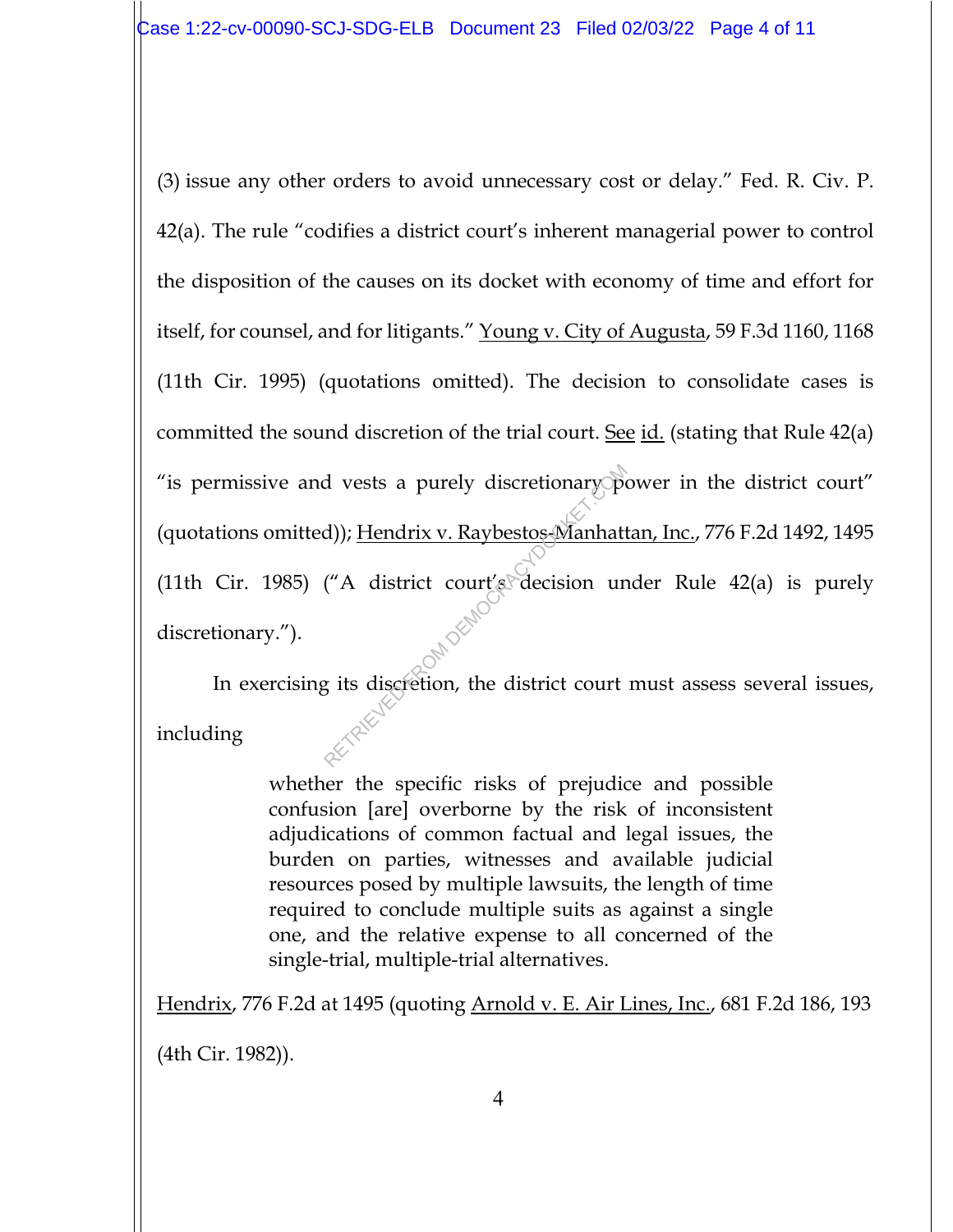Additionally, district courts are authorized to *sua sponte* consolidate actions without motion from the parties. See, e.g., Devilin v. Transp. Commc'ns Int'l Union, 175 F.3d 121, 130 (2d Cir. 1999) ("A district court can consolidate related cases under Federal Rule of Civil Procedure 42(a) *sua sponte*."); Blasko v. Washington Metro. Area Transit Auth., 243 F.R.D. 13, 15 (D.D.C. 2007) ("By its plain language, Rule 42(a) permits *sua sponte* consolidation."); Disher v. Citigroup Glob. Mkts., Inc., 487 F. Supp. 2d 1009, 1013–14 (S.D. Ill. 2007) ("A court may order consolidation *sua sponte* and, if need be, over the objections of parties.").

The Eleventh Circuit Court of Appeals has also "encouraged trial judges to 'make good use of Rule  $42(a)$ ... in order to expedite the trial and eliminate unnecessary repetition and confusion.'" Hendrix, 776 F.2d at 1495 (quoting Dupont v. S. Pac. Co., 366 F.2d 193, 195 (5th Cir. 1966)). kts., Inc., 487 F. Supp. 2d 1009, 1013<br>
idation *sua sponte* and, if need<br>
h Circuit Court of Appeals has als<br>
of Rule 42(a) . . . in order to expe<br>
ition and confusion.'" <u>Hendrix</u>,

#### **III. ANALYSIS**

After due consideration, the Court finds that the Georgia NAACP and Common Cause actions are due to be consolidated.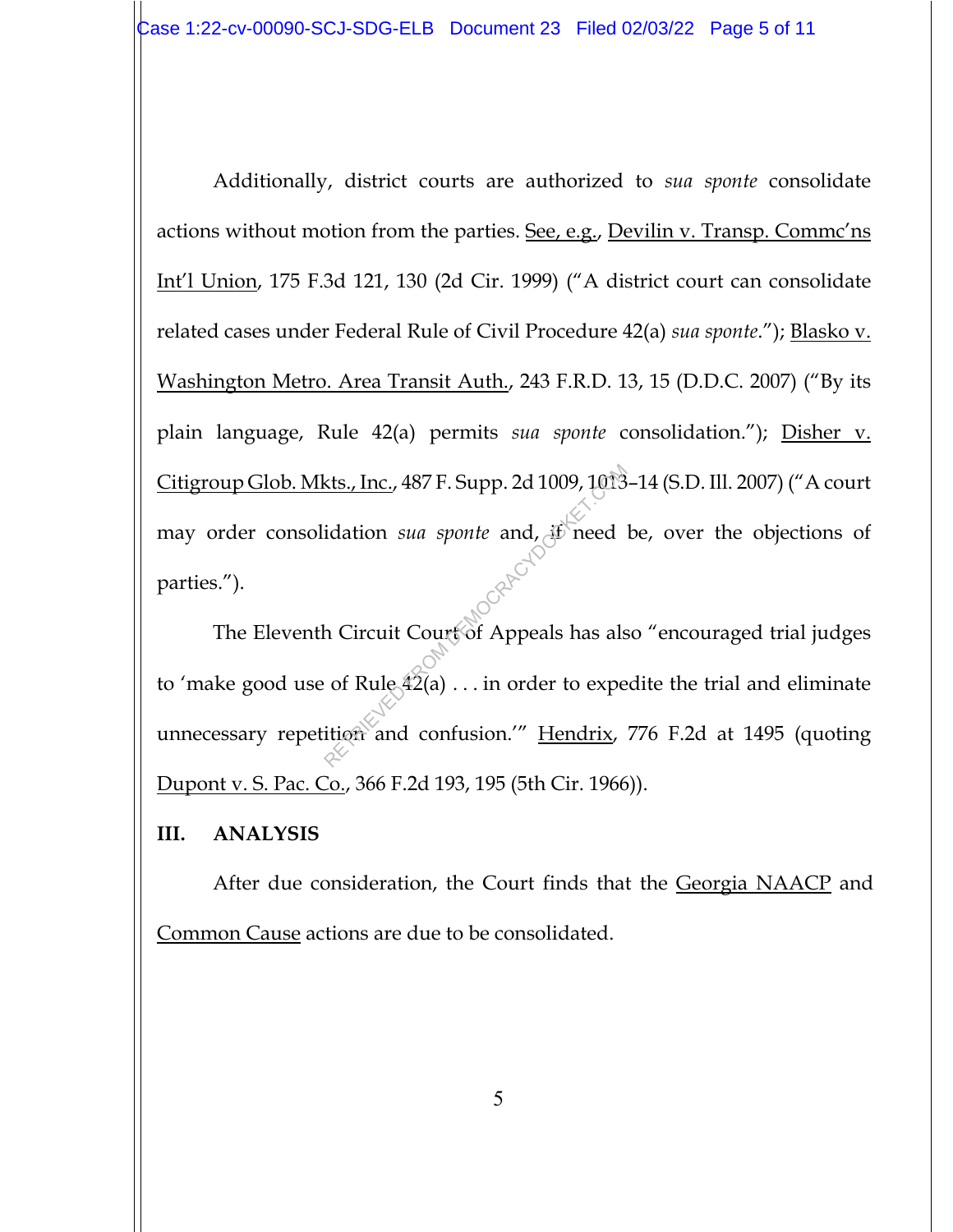## **A. Consolidation**

The Court finds that there are common questions of law and fact in the Georgia NAACP and Common Cause actions. In their Complaint, Plaintiffs in Georgia NAACP allege that "[w]ith full knowledge of the State's fast changing demographics, the party controlling the Georgia General Assembly . . . created redistricting maps for Georgia's House, Senate, and Congressional districts which are based upon the unconstitutional and unlawful use of race." Doc. No. [1], ¶ 3, 1:21-cv-5338. Specifically, Plaintiffs in Georgia NAACP argue that "[r]ace predominated . . . the redistricting in the new Georgia House, Senate and Congressional plans."4 Id. ¶ 233. In their Complaint, Plaintiffs in Common Cause allege that "[t]he [Georgia] General Assembly employed the enduring racial gerrymandering tactics of 'packing' and 'cracking' to reduce the voting strength upon the unconstitutional and the v-5338. Specifically, Plaintiffs in  $Q$ <br>ted ... the redistricting in the new<br>ns."<sup>4</sup> Id.  $\P$  233. In their Complaint, l<br>[Georgia] General Assembly empletics of 'packing' and 'cracking' to

<sup>4</sup> Plaintiffs in Georgia NAACP specifically challenge "Congressional districts: CD-2, CD-3, CD-4, CD-6, CD-7, CD-8, CD-9, CD-10, CD-11, CD-12 and/or CD-13; State Senate districts: SD-01, SD-02, SD-[0]4, SD-05, SD-[0]6, SD-07, SD-[0]9, SD-10, SD-14, SD-17, SD-18, SD-23, SD-25, SD-26, SD-28, SD-30, SD-32, SD-33, SD-34, SD-35, SD-37, SD-38 to SD-44, SD-45, SD-46, SD-48, SD-55 and/or SD-56; and State House districts: HD-[0]4, HD-20, HD-22, HD-25, HD-28, HD-29, HD-30, HD-31, HD-44, HD-46, HD-55 to HD-63, HD-68, HD-69, HD-73, HD-74, HD-75 to HD-79; HD-91 to HD-93, HD-95, HD-98; HD-113, HD-114, HD-120, HD-121, HD-122, HD-124, HD-126, HD, 129, HD-130, HD-132, HD-134, HD-136, HD-145 to HD-148, HD-151, HD-154, HD-161, HD-164 and/or HD-166." Doc. No. [1], ¶ 234, 1:21-cv-5338.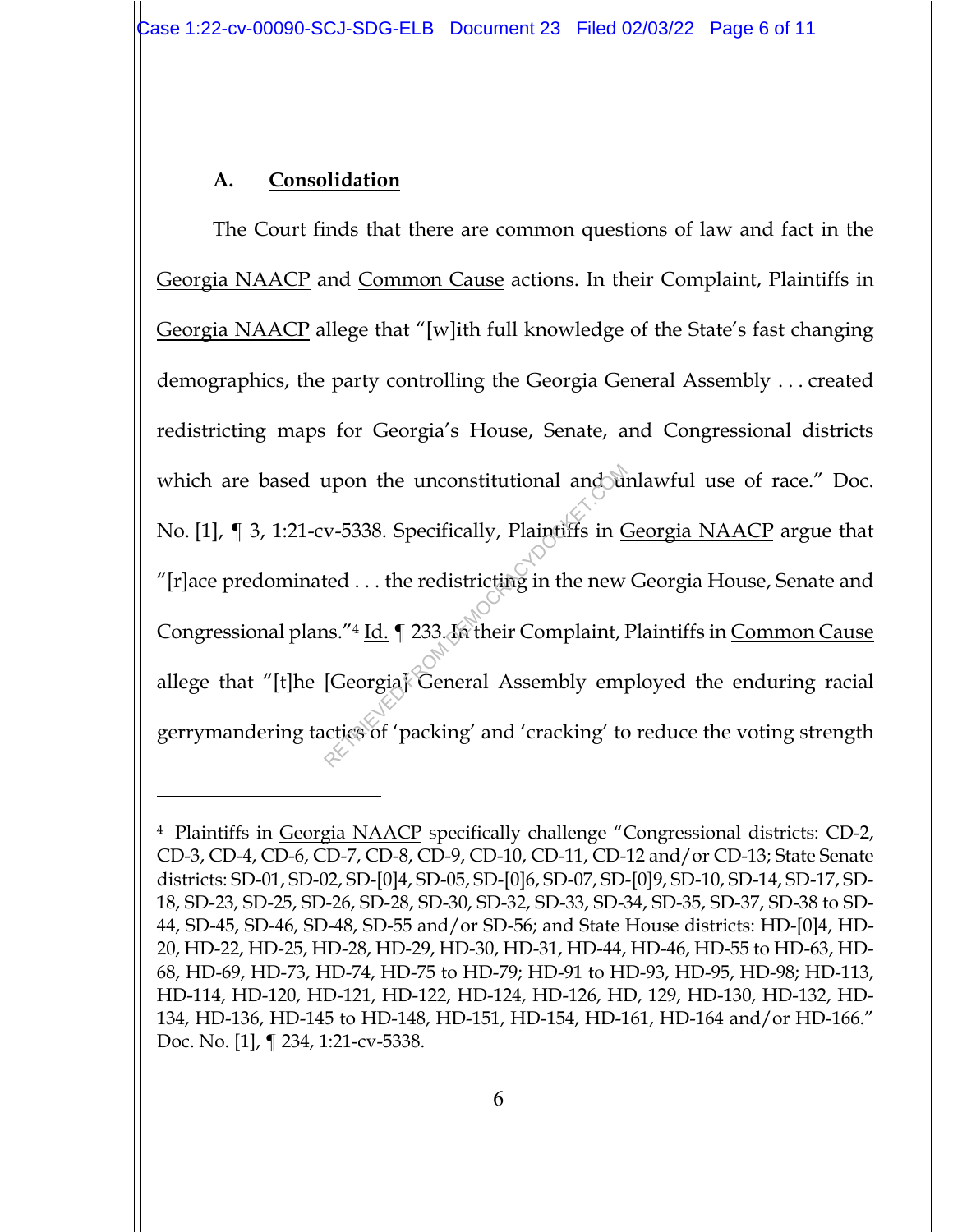of Georgia's Black voters and other voters of color." Doc. No. [1], ¶ 2, 1:22-cv-00090. Specifically, the Common Cause Plaintiffs allege that Congressional "[d]istricts 6, 13, and 14 were drawn using race as the predominant factor in determining their boundaries." Id. 120.

The Court finds that the Plaintiffs in both Georgia NAACP and Common Cause allege that the Georgia General Assembly used race as the predominant factor when drawing the new legislative maps and both cases involve challenges to Congressional Districts 6 and 13 (among others). Also, the Plaintiffs in Georgia NAACP and Common Cause both bring claims under 42 U.S.C. § 1983 for violations of the Fourteenth Amendment. Accordingly, the Court finds that Georgia NAACP and Common Cause contain common questions of law and fact. man Cause both bring claims und Common Cause both bring claims und Common Cause contain common<br>d Common Cause contain common<br>d Common Cause contain common<br>d Common Cause contain common<br>d Common Cause contain common<br>d Commo

In considering the additional above-stated factors for the exercise of the Court's discretion to consolidate, the Court finds that nothing in the record demonstrates that there are specific risks of prejudice or confusion, nor does consolidating burden the parties. In addition, witnesses in both cases will overlap. For example, Plaintiffs in both cases brought suit against Defendant Brad Raffensperger in his official capacity as Georgia Secretary of State. In terms of length of time and expenses to all concerned, the Court notes that all parties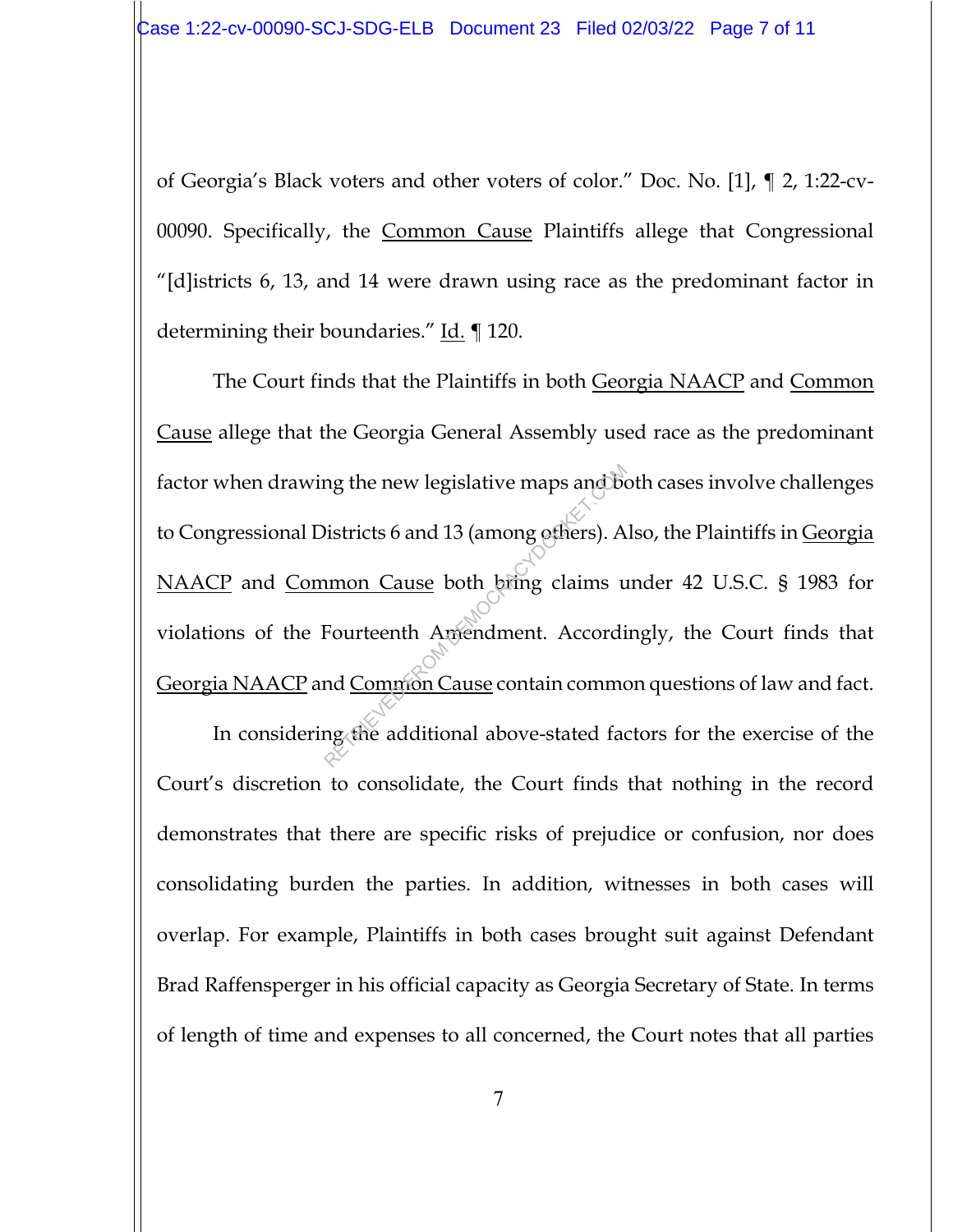have an interest in receiving a judgment in these cases prior to the qualifying period for the 2024 elections, limiting duplication of effort, and avoiding unnecessary costs and delay.

Accordingly, the Court, in the exercise of its discretion, consolidates the Georgia NAACP and Common Cause actions.

#### **B. Jurisdiction Over Section 2 Claims**

Plaintiffs in Georgia NAACP argue that it is not mandatory that the three-judge court hear their claims brought pursuant to Section 2 of the VRA. Doc. No. [21], 2, 1:21-cv-5338. As provided by statute, "[a] district court of three judges shall be convened when otherwise required by Act of Congress, or when an action is filed challenging the constitutionality of the apportionment of congressional districts or the apportionment of any statewide legislative body." 28 U.S.C. § 2284(a). Georgia NAACP argue that it<br>hear their claims brought pursual<br>21-cv-5338. As provided by statute<br>wened when otherwise required b<br>challenging the constitutionality<br>icts or the apportionment of any s

In a non-redistricting context, the Supreme Court has indicated that a three-judge court could properly consider a statutory challenge "and grant relief in the exercise of jurisdiction ancillary to that conferred by the constitutional attack on the state statutes which plainly required a three-judge court." Allee v. Medrano, 416 U.S. 802, 812 (1974). In addition, a court can exercise ancillary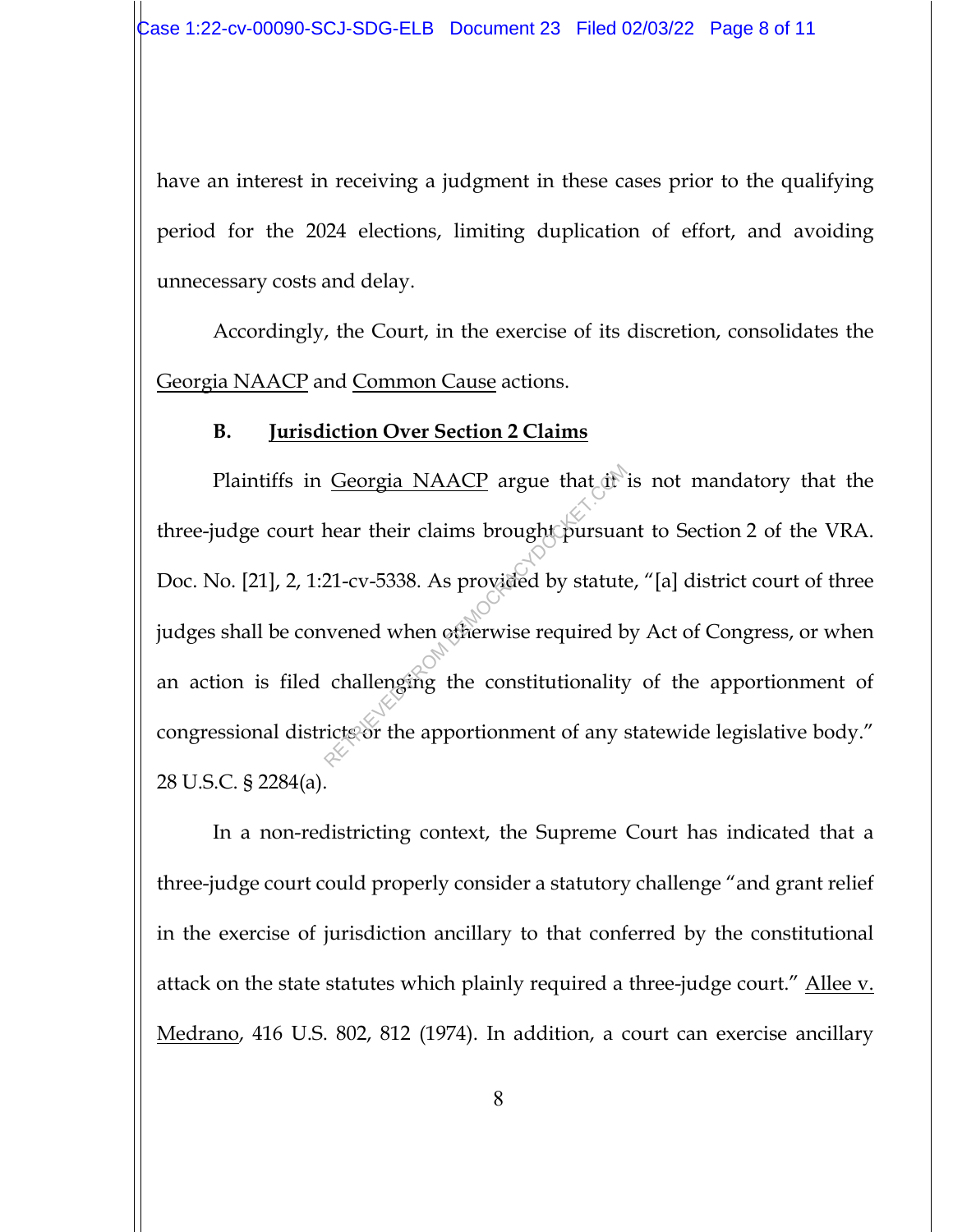jurisdiction when the "claims . . . are so related to claims in the action within such original jurisdiction that they form part of the same case or controversy." 28 U.S.C. § 1367(a).

Here, the Court can exercise ancillary jurisdiction over the Section 2 claims. First, it is undisputed that this three-judge Court has original jurisdiction over the constitutional claims in Georgia NAACP. Doc. No. [21], 2, 1:21-cv-5338. Second, there is overlap as to the enumerated districts challenged pursuant to the Fourteenth and Fifteenth Amendments and those challenged pursuant to Section 2 of the VRA. Compare Doc. No. [1], ¶ 234, 1:21-cv-5338, with id. ¶¶ 243, 253. For these reasons, the Section 2 claims and constitutional challenges in Georgia NAACP are so related that they form part of the same case and controversy. Accordingly, the Court may exercise ancillary jurisdiction over Section 2 claims presented in the <u>Georgia NAACP</u> Complaint. Fifteenth Amendments and thos<br>
The Retrief Band thos<br>
A. Compare Doc. No. [1], ¶ 234, 1:<br>
sons, the Section 2 claims and c<br>
are so related that they form p<br>
rdiagly, the Court may exercise

 The Third Circuit Court of Appeals was presented with a similar question in the case of <u>Page v. Bartels</u>, 248 F.3d 175 (3d Cir. 2001). In <u>Page</u>, the Third Circuit found that when a plaintiff brings one case asserting both a Section 2 challenge and a constitutional challenge to redistricting, then the three-judge court has jurisdiction to hear the Section 2 claim. Id. at 188.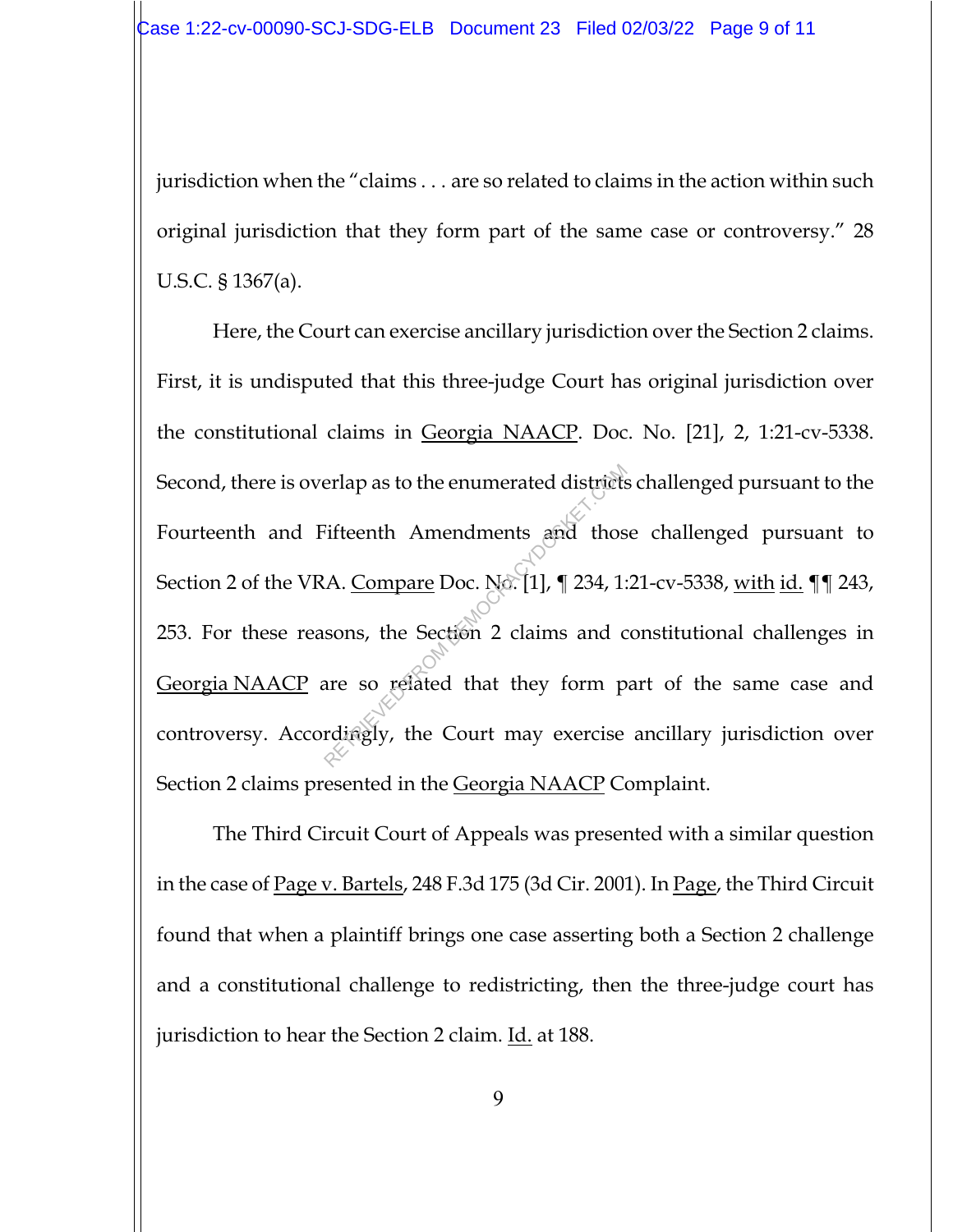A straightforward reading of the pertinent language [of 28 U.S.C. § 2284] suggests that the entire case, and not just the constitutional claims, must be heard by a threejudge court. This is because the language of § 2284 itself is broadly applicable to "actions"—not narrowly to "claims"—challenging the constitutionality of [] apportionment . . . .

Id. at 187–88. The "action" in Georgia NAACP involves both constitutional and statutory challenges to Georgia's apportionment of congressional districts and apportionment of a statewide legislative body. Doc. No. [1], pp. 1-2. As such, the three-judge court may exercise jurisdiction over the Section 2 claims. In the interest of judicial efficiency in deciding this action, the Court will exercise ancillary jurisdiction over the Section 2 claims in Georgia NAACP. Retainant Statewide legislative body. Doctor<br>
may exercise jurisdiction over the<br>
lefficiency in deciding this action<br>
on over the Section 2 claims in <u>Geo</u><br> **ON**<br>
regoing reasons, the Court CONS

# **IV. CONCLUSION**

For the foregoing reasons, the Court **CONSOLIDATES** Georgia State Conference of the NAACP, et al. v. State of Georgia, et al., 1:21-cv-5338-ELB-SCJ-SDG and Common Cause, et al. v. Raffensperger, et al., 1:22-cv-00090-ELB-SCJ-SDG pursuant to Federal Rule of Civil Procedure 42 and in the exercise of the Court's discretion. The above-stated cases are hereby consolidated for all purposes, including discovery and trial. The Clerk is **DIRECTED** to designate both cases as related/member cases on CM/ECF.